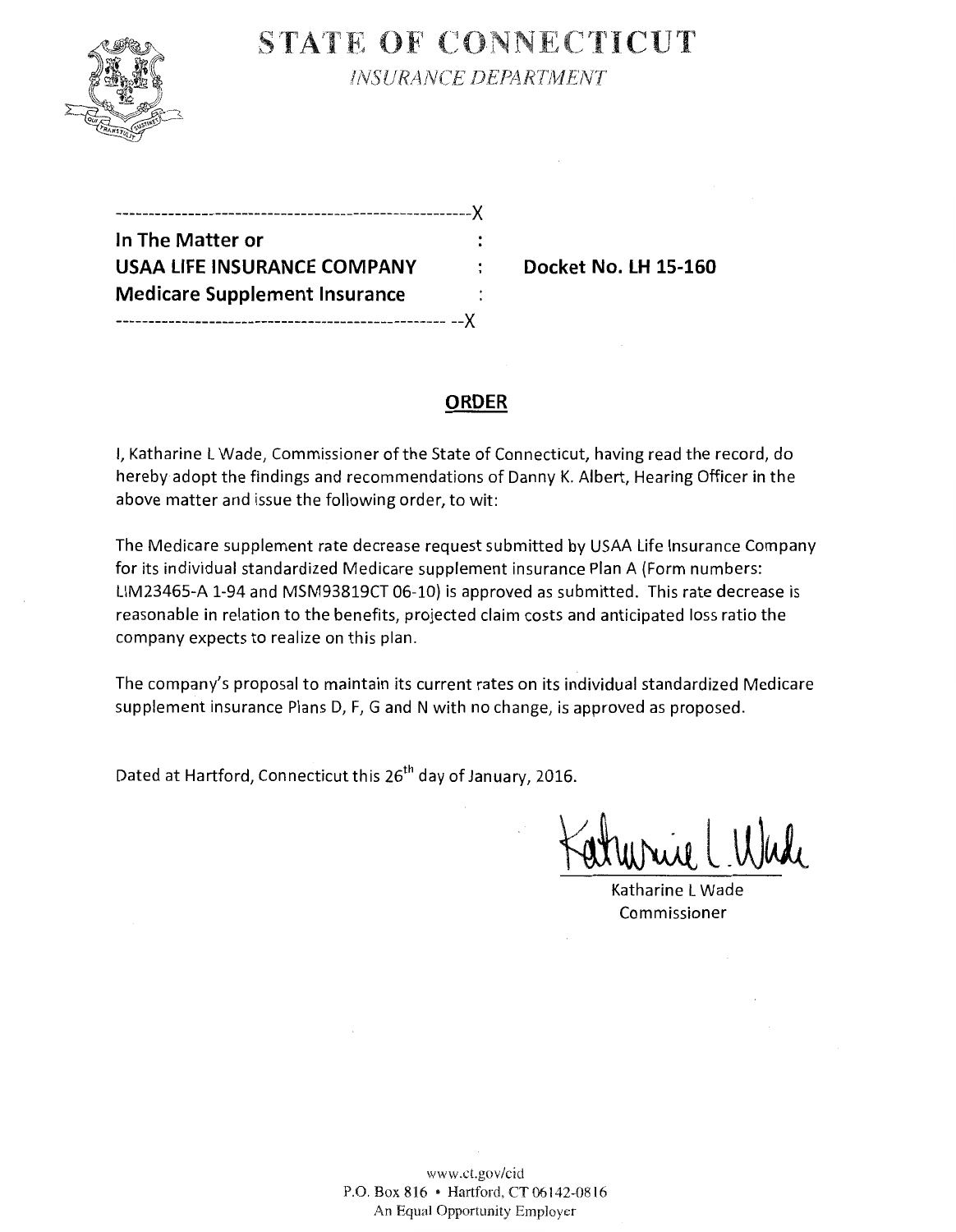

STATE OF CONNECTICUT

**INSURANCE DEPARTMENT** 

| --------------------------------X    |  |
|--------------------------------------|--|
| In The Matter or                     |  |
| <b>USAA LIFE INSURANCE COMPANY</b>   |  |
| <b>Medicare Supplement Insurance</b> |  |
|                                      |  |

**EXAMPLE INSURANCE LIFE 15-160** 

## **PROPOSED FINAL DECISION**

# **1. INTRODUCTION**

The Insurance Commissioner of the State of Connecticut is empowered to review rates charged for individual and group Medicare supplement policies sold to any resident of this State who is eligible for Medicare. The source for this regulatory authority is contained in Chapter 700c and Section 38a-495a of the Connecticut General Statutes.

After due notice, a hearing was held at the Insurance Department in Hartford on Tuesday, January 5, 2016 to consider whether or not the rate increase requested by USAA Life Insurance Company on its group standardized Medicare supplement business should be approved.

No members from the general public attended the hearing.

No Company representatives from USAA Life Insurance Company attended the hearing.

The hearing was conducted in accordance with the requirements of Section 38a-474, Connecticut General Statutes, the Uniform Administrative Procedures Act, Chapter 54 of Section 38a-8-1 et seq. of the Regulations of Connecticut State Agencies.

A Medicare supplement (or Medigap) policy is a private health insurance policy sold on an individual or group basis, which provides benefits that are additional to the benefits provided by Medicare. For many years Medicare supplement policies have been highly regulated under both state and federal law to protect the interests of persons eligible for Medicare who depend on these policies to provide additional coverage for the costs of health care.

Effective December 1, 2005, Connecticut amended its program of standardized Medicare supplement policies in accordance with Section 38a-496a of the Connecticut General Statutes,

> www.ct.gov/cid P.O. Box 816 • Hartford, CT 06142-0816 An Equal Opportunity Employer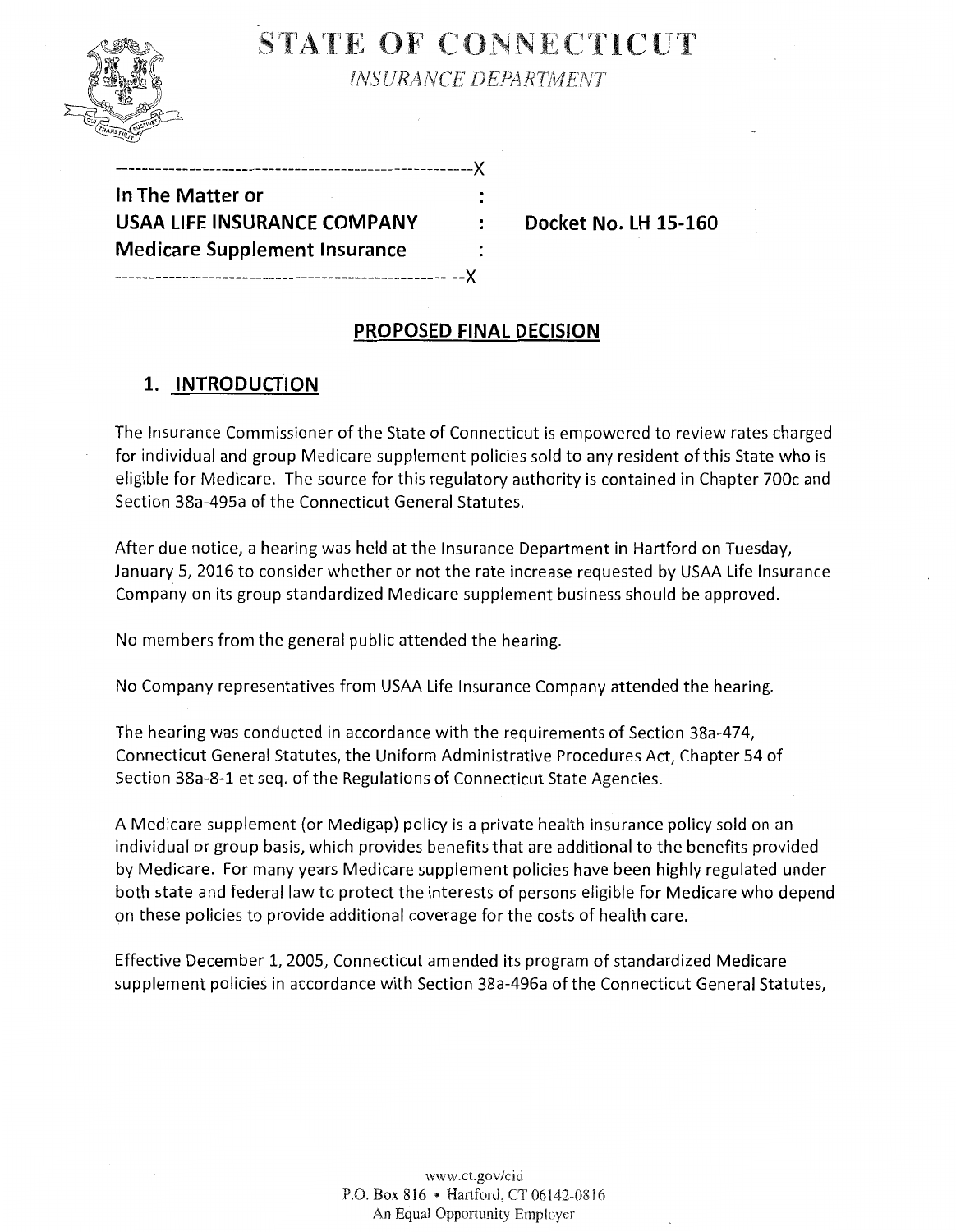and Sections 38a-495a-1 through 38a-495a-21 of the Regulations of Connecticut Agencies. This program, which conforms to federal requirements, provides that all "core" package of benefits known as Plan A. Insurers may also offer any one or more of eleven other plans {Plans B through N).

Effective January 1, 2006, in accordance with Section 38a-495c of the Connecticut General Statutes (as amended by Public Act 05-20) premiums for all Medicare supplement policies in the state must use community rating. Rates for Plans A through N must be computed without regard to age, gender, previous claims history or the medical condition of any person covered by a Medicare supplement policy or certificate.

The statute provides that coverage under Plans A through N may not be denied on the basis of age, gender, previous claims history or the medical condition of any covered person. Insurers may exclude benefits for losses incurred within six months from the effective date of coverage based on a pre-existing condition.

Effective October 1, 1998, carriers that offer Plan B or Plan C must make these plans as well as Plan A, available to all persons eligible for Medicare by reason of disability.

Insurers must also make the necessary arrangements to receive notice of all claims paid by Medicare for their insureds so that supplement benefits can be computed and paid without requiring insureds to file claim forms for such benefits. This process of direct notice and automatic claims payment is commonly referred to as "piggybacking" or "crossover".

Sections 38a-495 and 38a-522 of the Connecticut General Statutes, and Section 38a-495a-10 of the Regulations of Connecticut Agencies, state that individiaul and group Medicare supplement policies must have anticipated loss ratios of 65% and 75%, respectively. Under Sections 38a-495-7 and 38a-495a-10 of the Regulations of Connecticut Agencies, filings for rate increases must demonstrate that actual and expected losses in relation to premiums meet these standards, and anticipated loss ratios for the entire future period for which the requested premiums are calculated to provide coverage must be expected to equal or exceed the appropriate loss ratio standard.

Section 38a-473 of the Connecticut General Statutes provides that no insurer may incorporate in its rates for Medicare supplement policies factors for expenses that exceed 150% of the average expense ratio for that insurer's entire written premium for all lines of health insurance for the previous calendar year.

#### II. **FINDING OF FACT**

After reviewing the exhibits entered into the record of this proceeding, and utilizing the experience, technical competence and specialized knowledge of the Insurance Department, the undersigned makes the following findings of fact: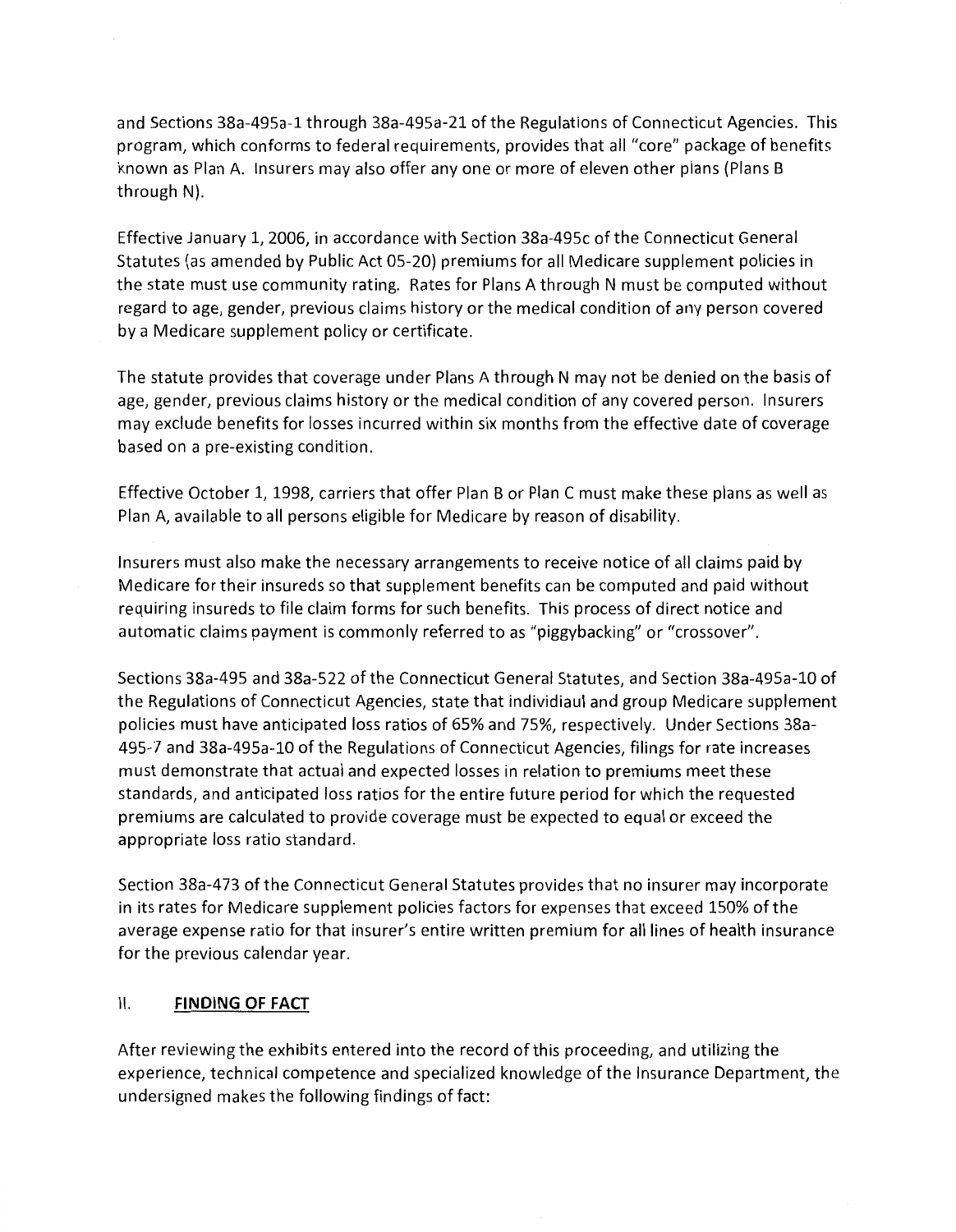- 1. USAA Life Insurance Company has requested a 5.0% rate decrease on its individual standardized Medicare supplement policy form LIM23465 Plan A and MSM93819CT Plan A. The company has also requested that the rates remain unchanged for Plans D, F, G and N.
- 2. In-force policy counts as of 9/30/15:

| Plan  | Connecticut | Nationwide |
|-------|-------------|------------|
| Α     | 12          | 1,205      |
| D     | 62          | 3,271      |
| F     | 1,052       | 71,787     |
| G     | 177         | 2,911      |
| N     | 57          | 3,514      |
| Total | 1,360       | 82,688     |

- 3. The last rate increase approved for Plan A was 15% effective 5/1/13, for Plan D was 8.5% effective 5/1/13, for Plan F was 3.4% effective 5/1/13 and for Plan G was 9.0% effective 5/1/13. Plan N has had no previous rate increases.
- 4. Active policy forms are marketed using captive, salaried and licensed agents who interact with consumers primarily by telephone, mail or internet. The agents are dedicated salaried employees who do not receive any commissions. Plans D and G are no longer marketed.
- 5. The proposed rates are expected to satisfy the Connecticut statutory loss ratio of 65%, required of individual Medicare supplement forms.
- 6. USAA Life Insurance Company certified that their expense factors are in compliance with section 38a-473, C.G.S.
- 7. USAA Life Insurance Company has conformed to subsection (e) of section 38a-495c, C.G.S. regarding the automatic claims processing requirement.
- 8. Below are the incurred loss ratios for 2014 and 2015 (through September), as well as inception-to-date for Connecticut:

| Plan | 2014   | 2015   | Inception |
|------|--------|--------|-----------|
| А    | 111.9% | 122.1% | 93.7%     |
| D    | 56.7%  | 61.9%  | 83.9%     |
| F    | 70.0%  | 72.1%  | 75.4%     |
| G    | 75.6%  | 59.9%  | 80.9%     |
| N    | 65.6%  | 50.0%  | 58.4%     |